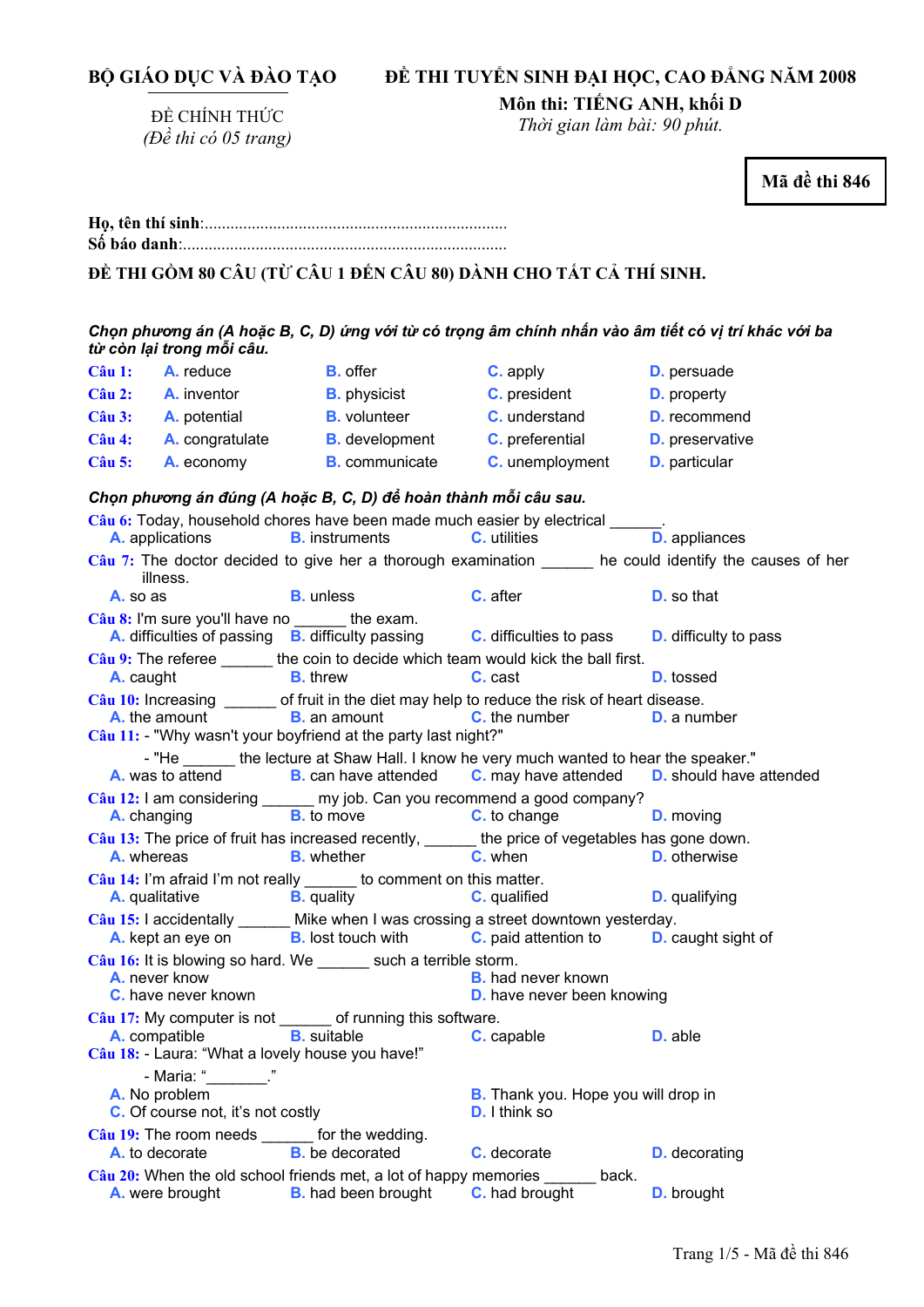| Câu 21: The curtains have                                                                                            | because of the strong sunlight. |                                                                                    |                    |
|----------------------------------------------------------------------------------------------------------------------|---------------------------------|------------------------------------------------------------------------------------|--------------------|
| A. weakened                                                                                                          | <b>B.</b> lightened             | C. faded                                                                           | <b>D.</b> fainted  |
| $C\hat{a}$ u 22: He's a very<br>A. deciding<br>Câu 23: - Janet: "Do you feel like going to the cinema this evening?" | <b>B.</b> influential           | person because he can make other workers follow his advice.<br><b>C.</b> effective | <b>D.</b> creative |
| - Susan: "              '<br>A. I don't agree, I'm afraid<br>C. You're welcome                                       |                                 | <b>B.</b> That would be great<br><b>D.</b> I feel very bored                       |                    |
| $Cau$ 24: How long does the play 2.<br><b>A.</b> prolong <b>B.</b> extend                                            |                                 | <b>C.</b> stretch                                                                  | <b>D.</b> last     |
| $Cau$ 25: That hotel is so expensive. They<br>A. cost                                                                | <b>B.</b> take                  | you sixty pounds for bed and breakfast.<br>C. fine                                 | <b>D.</b> charge   |

#### Đọc kỹ đoạn văn sau và chọn phương án đúng (A hoặc B, C, D) cho mỗi câu từ 26 đến 35.

Reading to oneself is a modern activity which was almost unknown to the scholars of the classical and medieval worlds, while during the fifteenth century the term "reading" undoubtedly meant reading aloud. Only during the nineteenth century did silent reading become **commonplace**.

 One should be wary, however, of assuming that silent reading came about simply because reading aloud was a distraction to others. Examinations of factors related to the historical development of silent reading have revealed that it became the usual mode of reading for most adults mainly because the tasks themselves changed in character.

 The last century saw a steady gradual increase in literacy and thus in the number of readers. As the number of readers increased, the number of potential listeners declined and thus there was some reduction in the need to read aloud. As reading for the benefit of listeners grew less common, so came the flourishing of reading as a private activity in such public places as libraries, railway carriages and offices, where reading aloud would cause distraction to other readers.

 Towards the end of the century, there was still considerable argument over whether books should be used for information or treated respectfully and over whether the reading of materials such as newspapers was in some way mentally weakening. Indeed, this argument remains with us still in education. However, whatever its virtues, the old shared literacy culture had gone and was replaced by the printed mass media on the one hand and by books and periodicals for **a specialised readership** on the other.

 By the end of the twentieth century, students were being recommended to adopt attitudes to books and to use reading skills which were inappropriate, if not impossible, for the **oral reader**. The social, cultural and technological changes in the century had greatly altered what the term "reading" implied.

Câu 26: Reading aloud was more common in the medieval world because

- **A.** few people could read to themselves
- **B.** there were few places available for private reading
- **C.** silent reading had not been discovered
- **D.** people relied on reading for entertainment

**Câu 27:** The word "**commonplace**" in the first paragraph mostly means "\_\_\_\_\_\_".<br>**A.** attracting attention **B.** for everybody's use **C.** most preferable **D.** widely used **A.** attracting attention **B.** for everybody's use **C.** most preferable

Câu 28: The development of silent reading during the last century indicated

- **A.** an increase in the number of books **B.** an increase in the average age of readers
- **C.** a change in the status of literate people **D.** a change in the nature of reading
- -

**Câu 29:** Silent reading, especially in public places, flourished mainly because of  $\blacksquare$ .<br>A. the decreasing need to read aloud **B.** the development of libraries

- **A.** the decreasing need to read aloud
- 
- 
- **C.** the increase in literacy **D. D.** the decreasing number of listeners

**Câu 30:** It can be inferred that the emergence of the mass media and specialised reading materials was an indication of

- 
- **A.** a decline of standards of literacy **B.** a change in the readers' interest
- **C.** an improvement of printing techniques **D.** an alteration in educationalists' attitudes
- -

**Câu 31:** The phrase "**a specialised readership**" in paragraph 4 mostly means "\_\_\_\_\_\_".

- **A.** a status for readers specialised in mass media
- **B.** a limited number of readers in a particular area of knowledge
- **C.** a requirement for readers in a particular area of knowledge
- **D.** a reading volume for particular professionals

**Câu 32:** The phrase "**oral reader**" in the last paragraph mostly means "a person who

- **A.** takes part in an audition **B.** is good at public speaking
- 
- **C.** is interested in spoken language **D.** practises reading to an audience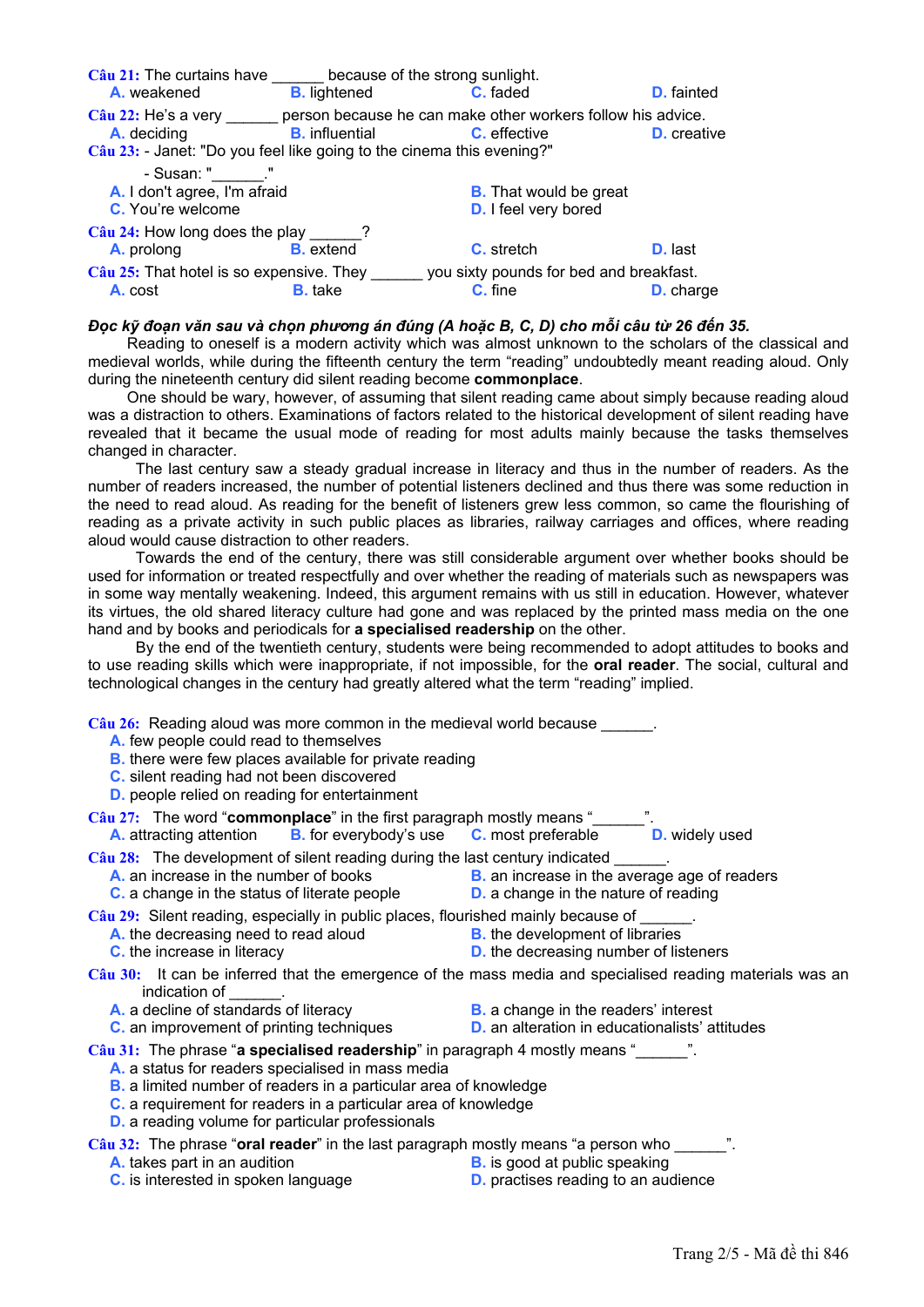**Câu 33:** All of the following might be the factors that affected the continuation of the old shared literacy culture EXCEPT

- 
- **A.** the inappropriate reading skills **B.** the printed mass media<br> **C.** the diversity of reading materials **B. D.** the specialised readership **C.** the diversity of reading materials
	-
	-

**Câu 34:** Which of the following statements is NOT TRUE according to the passage?

- **A.** Reading aloud was more common in the past than it is today.
- **B.** The decline of reading aloud was wholly due to its distracting effect.
- **C.** The change in reading habits was partly due to the social, cultural and technological changes.
- **D.** Not all printed mass media was appropriate for reading aloud.
- Câu 35: The writer of this passage is attempting to
	-
	-
	- **A.** show how reading methods have improved **B.** explain how reading habits have developed
	- **C.** change people's attitudes to reading **D.** encourage the growth of reading

## Đọc kỹ đoạn văn sau và chon phương án đúng (A hoặc B, C, D) cho mỗi câu từ 36 đến 45.

The Sun today is a yellow dwarf star. It is fueled by thermonuclear reactions near its center that convert hydrogen to helium. The Sun has existed in its present state for about four billion six hundred million years and is thousands of times larger than the Earth.

 By studying other stars, astronomers can predict what the rest of the Sun's life will be like. About five billion years from now, the core of the Sun will shrink and become hotter. The surface temperature will fall. The higher temperature of the center will increase the rate of thermonuclear reactions. The outer regions of the Sun will expand approximately 35 million miles, about the distance to Mercury, which is the closest planet to the Sun. The Sun will then be a red giant star. Temperatures on the Earth will become too high for life to exist.

 Once the Sun has used up its thermonuclear energy as a red giant, it will begin to shrink. After it shrinks to the size of the Earth, it will become a white dwarf star. The Sun may throw off huge amounts of gases in violent eruptions called nova explosions as it changes from a red giant to a white dwarf.

 After billions of years as a white dwarf, the Sun will have used up all its fuel and will have lost its heat. Such a star is called a black dwarf. After the Sun has become a black dwarf, the Earth will be dark and cold. If any atmosphere remains **there**, it will have frozen over the Earth's surface.

Câu 36: It can be inferred from the passage that the Sun **canceler** 

**A.** has been in existence for 10 billion years

**B.** is approximately halfway through its life as a yellow dwarf

- **C.** will continue to be a yellow dwarf for another 10 billion years
- **D.** is rapidly changing in size and brightness

**Câu 37:** What will probably be the first stage of change for the Sun to become a red giant?

- **A.** Its core will cool off and use less fuel. **B.** Its central part will grow smaller and hotter.
- **C.** It will throw off huge amounts of gases. **D.** Its surface will become hotter and shrink.
- 
- **Câu 38:** When the Sun becomes a red giant, what will the atmosphere be like on the Earth?
	- **A.** It will become too hot for life to exist.
	- **B.** It will be enveloped in the expanding surface of the sun.
	- **C.** It will freeze and become solid.
	- **D.** It will be almost destroyed by nova explosions.

Câu 39: When the Sun has used up its energy as a red giant, it will **will** will

| <b>A.</b> stop to expand                                                                                                                         | <b>B.</b> cease to exist                                                       | <b>C.</b> become smaller                                                                                          | <b>D.</b> get frozen  |
|--------------------------------------------------------------------------------------------------------------------------------------------------|--------------------------------------------------------------------------------|-------------------------------------------------------------------------------------------------------------------|-----------------------|
| <b>A.</b> white dwarf                                                                                                                            | <b>B.</b> red giant                                                            | Câu 40: Large amounts of gases may be released from the Sun at the end of its life as a<br><b>C.</b> yellow dwarf | <b>D.</b> black dwarf |
| $C\hat{a}$ u 41: As a white dwarf, the Sun will be<br>A. a cool and habitable planet                                                             | <b>C.</b> thousands of times smaller than it is today                          | <b>B.</b> the same size as the planet Mercury<br>D. around 35 million miles in diameter                           |                       |
| $C\hat{a}$ u 42: The Sun will become a black dwarf when<br>A. the outer regions of the Sun expand<br><b>C.</b> the Sun moves nearer to the Earth |                                                                                | <b>B.</b> it has used up all its fuel as a white dwarf<br><b>D.</b> the core of the Sun becomes hotter            |                       |
| A. our own planet<br><b>C.</b> the outer surface of the Sun                                                                                      | $C\hat{a}u$ 43: The word "there" in the last sentence of paragraph 4 refers to | <b>B.</b> the core of a black dwarf<br><b>D.</b> the planet Mercury                                               |                       |
| $C\hat{a}$ u 44: This passage is intended to                                                                                                     | A describe the changes that the Cun will go through                            |                                                                                                                   |                       |

**A.** describe the changes that the Sun will go through

- **B.** discuss conditions on the Earth in the far future
- **C.** alert people to the dangers posed by the Sun
- **D.** present a theory about red giant stars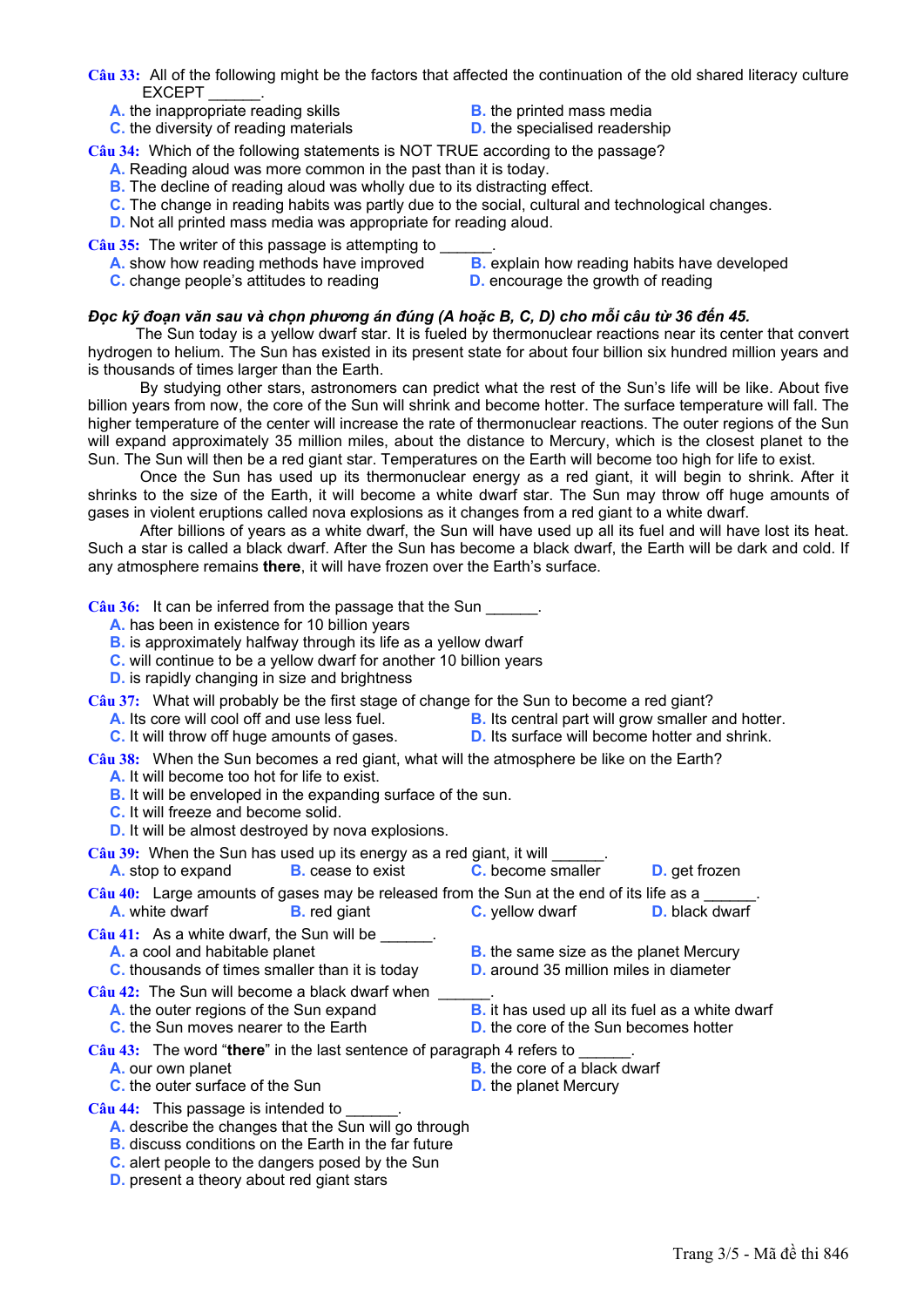Câu 45: The passage has probably been taken from

- **A.** a scientific chronicle **B.** a news report
- **C.** a work of science fiction **D.** a scientific journal
- -

# *Chọn phương án đúng (A hoặc B, C, D) để hoàn thành mỗi câu sau***.**

Câu 46: She regretfully told him that

- 
- **C.** she would leave the tickets at home **D.** she had left the tickets at home

Câu 47: Fig. , he would have learned how to read.

- **A.** Had he been able to go to school as a child **B.** If he could go to school as a child
- 

Câu 48: The robbers attacked the owner of the house

- **A.** but they appeared with the expensive painting
- **B.** so they disappeared with the expensive painting
- **C.** and disappeared with the expensive painting
- **D.** so that they would appear with the expensive painting

Câu 49: Having been delayed by heavy traffic, \_\_\_\_

- **A.** she was unable to arrive on time **B.** her being late was intolerable
- 
- **A.** she left the tickets at home **B.** she would have left the tickets at home
	-
	-
- **C.** Were he able to go to school as a child **D.** If he has been able to go school as a child
	-
- **C.** it was difficult for her to arrive on time **D.** it was impossible for her to arrive on time

Câu 50: The was determined to continue to climb up the mountain.

- **A.** He felt very tired though **B.** As he might feel tired
	-
- 
- 

#### Đọc kỹ đoạn văn sau và chon phương án đúng (A hoặc B, C, D) cho mỗi chỗ trống từ 51 đến 60.

How men first learnt to (51)\_\_\_\_\_\_ words is unknown; in other words, the origin of language is a (52)\_\_\_\_\_\_. All we really know is that men, unlike animals, (53)\_\_\_\_\_\_ invented certain sounds to express thoughts and feelings, actions and things so that they could communicate with each other; and that later they agreed (54) certain signs, called letters, which could be combined to represent those sounds, and which could be written down. These sounds, (55)\_\_\_\_\_\_\_ spoken or written in letters, are called words.

 Great writers are those who not only have great thoughts but also express these thoughts in words that (56)\_\_\_\_\_\_ powerfully to our minds and emotions. This charming and telling use of words is what we call literary (57) \_\_\_\_\_\_. Above all, the real poet is a master of words. He can (58)\_\_\_\_\_\_\_ his meaning in words which sing like music, and which by their position and association can  $(59)$  men to tears. We should, therefore, learn to choose our words carefully, (60) they will make our speech silly and vulgar.

| <b>Câu 51:</b>                   | A. create             | <b>B.</b> invent                | C. make            | <b>D.</b> discover                   |
|----------------------------------|-----------------------|---------------------------------|--------------------|--------------------------------------|
| <b>Câu 52:</b>                   | A. story              | <b>B.</b> mystery               | C. legend          | <b>D.</b> secret                     |
| <b>Câu 53:</b>                   | A. whatever           | <b>B.</b> however               | <b>C.</b> somehow  | <b>D.</b> somewhat                   |
| <b>Câu 54:</b>                   | A. at                 | <b>B.</b> to                    | <b>C.</b> with     | <b>D.</b> upon                       |
| <b>Câu 55:</b>                   | A. if                 | <b>B.</b> whether               | <b>C.</b> however  | <b>D.</b> though                     |
| <b>Câu 56:</b>                   | <b>A.</b> interest    | <b>B.</b> attract               | C. appeal          | <b>D.</b> lure                       |
| <b>Câu 57:</b>                   | <b>A.</b> work        | <b>B.</b> style                 | <b>C.</b> form     | <b>D.</b> prose                      |
| <b>Câu 58:</b>                   | A. transmit           | <b>B.</b> carry                 | C. convey          | <b>D.</b> transfer                   |
| <b>Câu 59:</b><br><b>Câu 60:</b> | A. move<br>A. because | <b>B.</b> break<br><b>B.</b> so | C. take<br>$C.$ or | <b>D.</b> send<br><b>D.</b> although |

## Đọc kỹ đoạn văn sau và chon phương án đúng (A hoặc B. C. D) cho mỗi chỗ trống từ 61 đến 70.

The heart has long been considered to be (61)\_\_\_\_\_\_ feelings of love dwell. In love songs throughout the ages, love almost always goes together  $(62)$  and the heart. The heart has continuously been viewed (63) the place where love begins and develops. Even the Bible gives (64) to love and the heart. The role of the heart in love must come from what happens to it when a person feels strongly (65)

to someone. The strong feelings (66)\_\_\_\_\_\_ the other person, especially in the early stages of a relationship, have the results that the heart starts beating faster and breathing starts speeding (67)

According to psychologists, a love relationship is a situation that (68)\_\_\_\_\_\_ a lot of stress and the body reacts to this by getting ready to face the unknown. This has been called the "fight or flight" (69)\_\_\_\_\_\_, meeting danger by fighting it or running away. So with love, the heart accelerates and (70) becomes quick.

| $C\hat{a}$ u 61: <b>A.</b> what  | <b>B.</b> when      | C. where             | <b>D.</b> that     |
|----------------------------------|---------------------|----------------------|--------------------|
| $Cau(62)$ : A. with              | <b>B.</b> to        | C. at                | <b>D.</b> from     |
| $C\hat{a}$ u 63: <b>A.</b> as    | <b>B.</b> as if     | <b>C.</b> as though  | <b>D.</b> like     |
| $C\hat{a}$ u 64: <b>A.</b> quote | <b>B.</b> reference | <b>C.</b> preference | <b>D.</b> citation |

Trang 4/5 - Mã đề thi 846

- -
- **C.** Tired as it was **D.** Tired as he might feel